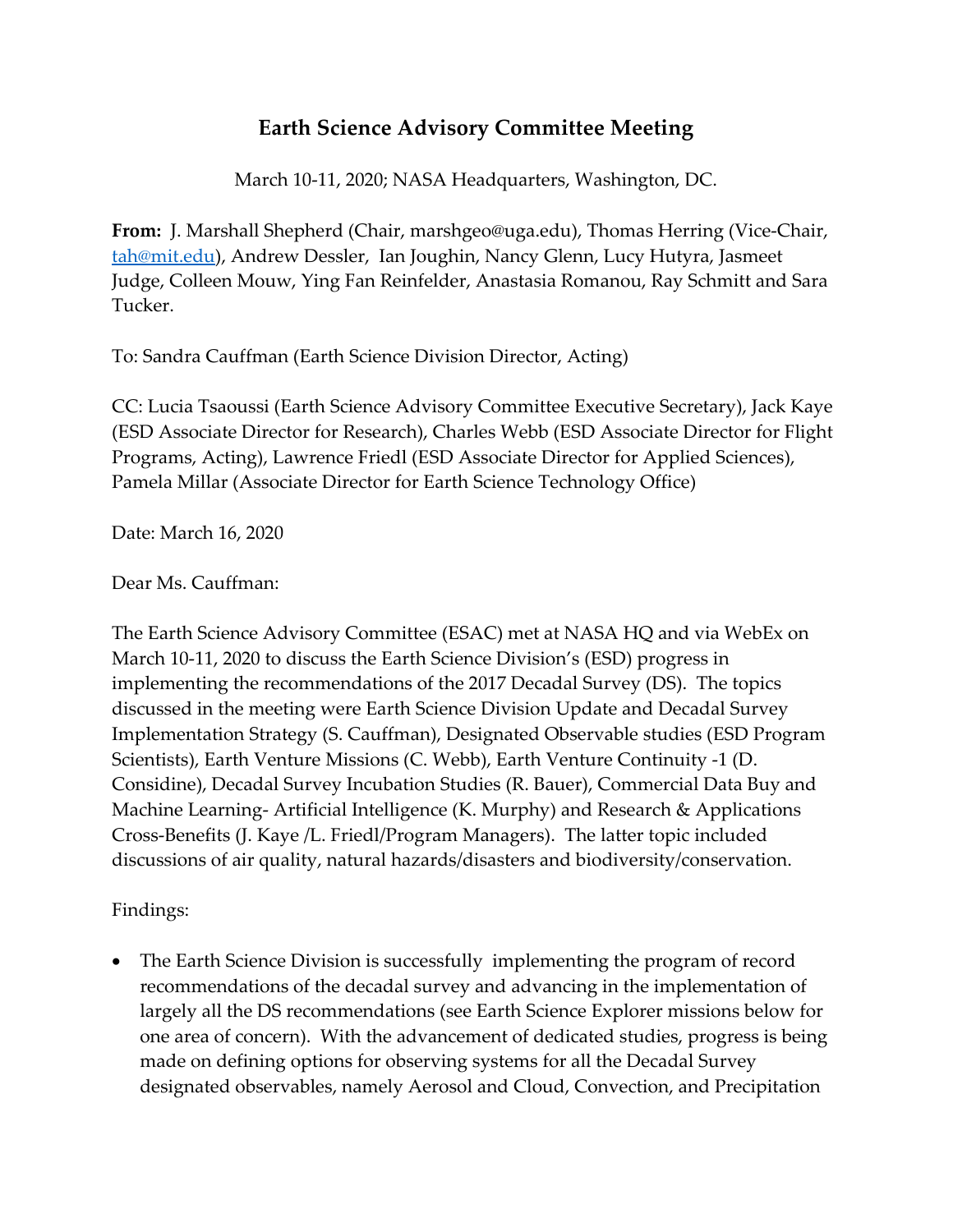(combined) (ACCP), Mass Change (MC), Surface Biology and Geology (SBG), and Surface Deformation and Change (SDC). Some of these observables already have missions making measurements (GRACE-FO for mass change) or will soon have dedicated missions (NISAR for surface deformation and change, launch expected 2022).

- The Earth venture missions (EVM) are bringing in new investigators. These missions are PI lead and include all components of the mission, including launch and the logistical support and management of the whole mission. Based on the transfer of project management to a NASA center for the GeoCARB project selected in EVM-2 solicitation, the ESAC finds that NASA has taken necessary steps to restructure the mission by moving project management to a NASA center. The ESAC also finds that in future EVM solicitations NASA should make clear to proposers the importance of the selection of the project management team and educate them in the best practices of forming a project management team, which ideally should have experience with projects of similar complexity and be able to maintain independent oversight of the implementing organizations.
- The ESAC was informed that the Earth Science Explorer line of missions are on hold due to budget restrictions. There is insufficient budget in the out-years to support the initiation of the new program for the development of this class of missions, making it one recommendation from the DS that cannot be implemented in the near term. However, depending on future budgets, the ESAC was informed that new starts may be possible in the 2023-2024FY time frame, which is still inside the decadal survey time window. The ESAC finds that delaying the Earth Science Explorer Program starts is prudent at the time.
- ESD collaborations and partnerships with US agencies and international partners to avoid redundancies and produce a unified observation strategy have been very successful and the ESAC strongly supports these joint activities.
- There has been significant progress in expanding the impacts and the cross benefits of the applied sciences and applications elements in ESD. The ESAC finds the separation between science and applications is important but that the interaction between them has large benefits in both directions.
- Data buys by ESD have been important but the ESAC finds significant impediments due to the restrictions in the end user license agreements (EULA) associated with these data buys. The ESAC recommends that data buys should be continued and the efforts continued to make these data adhere to the open data policies of NASA as much as possible.